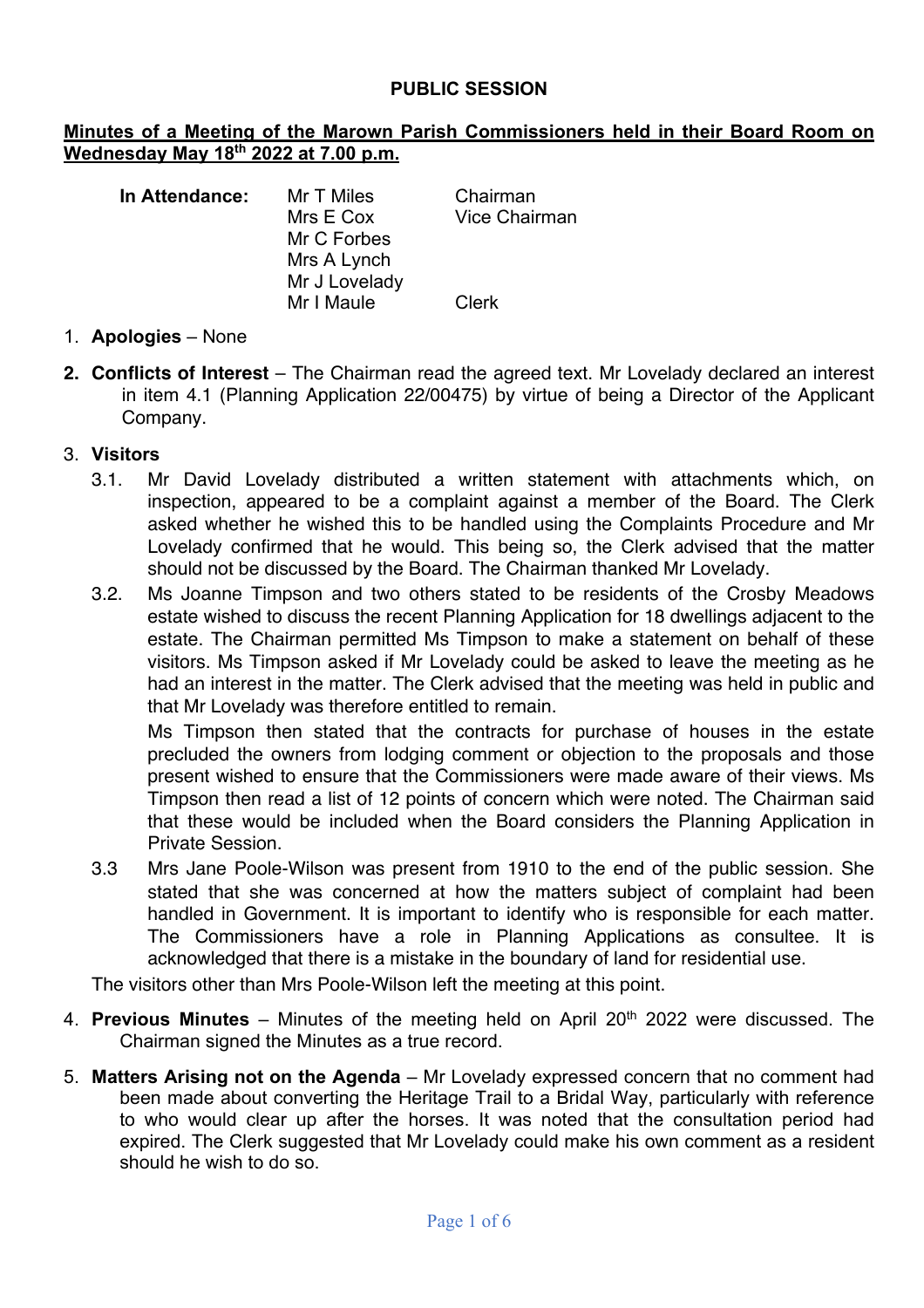- **6. ANNUAL GENERAL MEETING.** The Chairman opened this section be expressing his thanks to other Board members for their support during his tenure.
	- 6.1. **Election of Chairman** Mr Miles was proposed by Mrs Lynch and seconded by Mrs Cox There being no other nominations and Mr Miles being willing to serve, he was duly elected Chairman unopposed.
	- 6.2. **Election of Vice Chairman –** Mrs Cox was proposed by Mrs Lynch and seconded by Mr Forbes. There being no other nomination and Mrs Cox being willing to serve, she was duly elected unopposed.
	- 6.3. **Standing Orders** Members considered that the document continues to meet the needs of the Commissioners.
	- 6.4. **Election of Representatives to other Bodies** Mrs Lynch proposed that all posts should continue as at present. Following a discussion, this was agreed unanimously.
		- **6.4.1.** Peel and Western Housing Committee Mr Miles with Mr Lovelady as deputy.
		- 6.4.2. Western Civic Amenity Site Board Mrs Lynch with Mr Forbes and Mrs Cox as alternates.
		- 6.4.3. Western Swimming Pool Board Mrs Cox.
		- 6.4.4. Marown Community Care Mrs Lynch with Mr Lovelady as deputy.
		- 6.4.5. Western Neighbourhood Policing Team Mrs Cox with Mr Miles as deputy.
		- 6.4.6. Municipal Association Mrs Lynch and Mr Forbes.
		- 6.4.7. Social Media Officer Mrs Lynch.
	- **6.5 Any Other Business** It was resolved that all members would continue to be listed on the Bank Mandate with the Clerk plus two members to sign. The mandate form was completed accordingly.

### 7. **Planning**

- 7.1. **Completion Certificates** None received
- 7.2. **Planning Committee** The following have been notified,
	- 7.2.1. Meeting on April  $25<sup>th</sup>$  2022 Nothing in Marown
	- 7.2.2. May  $6^{th}$  2022

21/01336 – Detached Double Garage at Glenside Cottage, West Baldwin: recommended for approval. Noted that no objection had been lodged.

#### 7.3. **Planning Decisions**

**7.3.1.** Approvals – The following to which no objection had been lodged were noted.

- 21/01336 Detached Double Garage at Glenside, West Baldwin
- 22/00083 Agricultural Building at Cronk Beg, Glenlough Farm, Union Mills
- 22/00309 Block Doorway at South of 6 Ballagarey Road, Glen Vine

**7.3.2.** Refusals – None notified.

- 7.4. **Enforcement –** Copy correspondence from Planning Enforcement Officer about certain matters in Crosby Meadows was noted.
- 7.5. **Building Control** No active matters.
- 7.6. **Planning Conditions** No matters notified.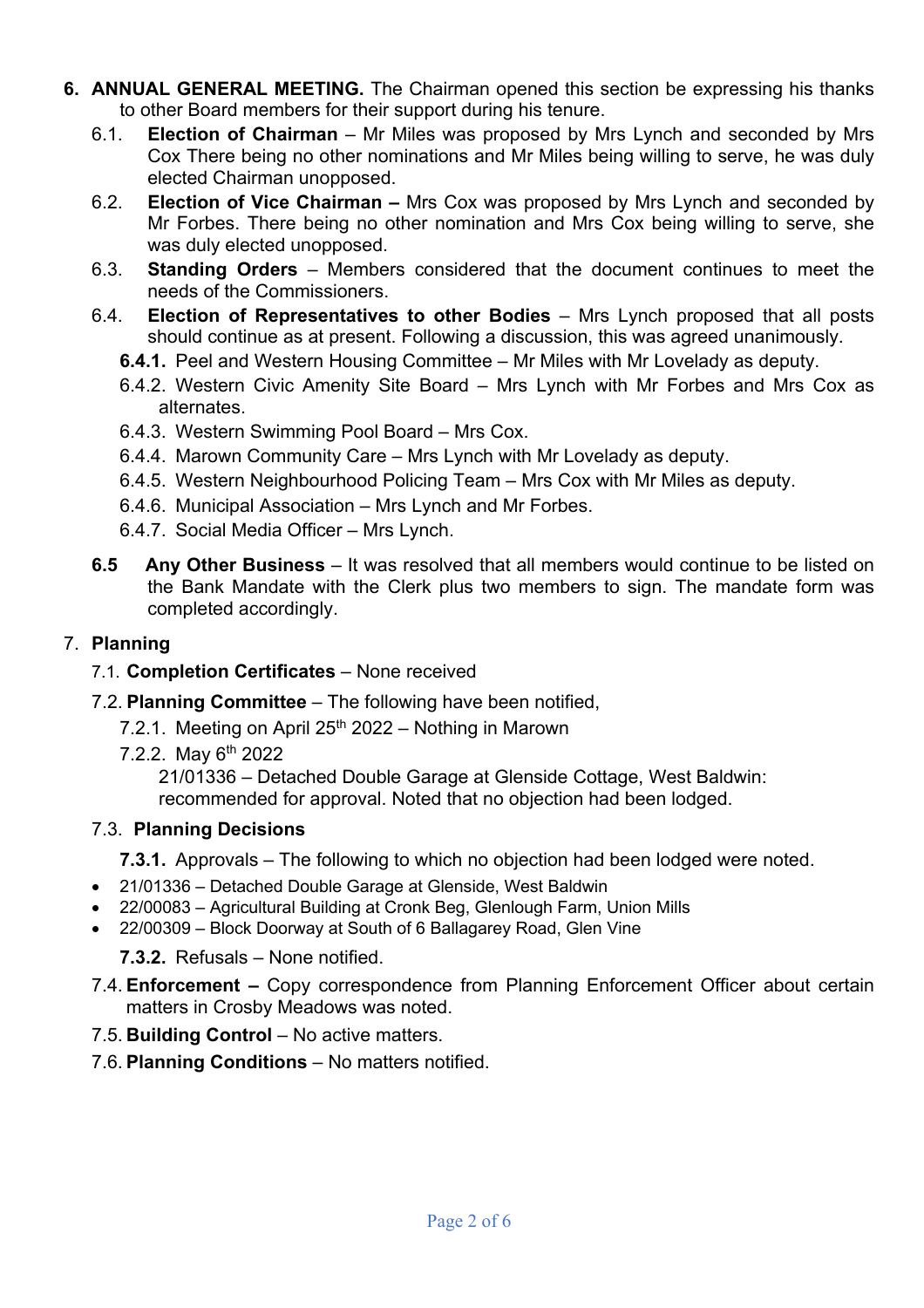# **8. Consultations** – The following were discussed.

- 8.1. **Area Plan for the North and West** No new information.
- 8.2. **National Autism Strategy** It was resolved to make no comment.
- 8.3. **Consultations on Government Website not notified** It was resolved to make no comment on the following:
	- 8.3.1. Discretionary Civil Penalties for entities regulated under the Insurance Act 2008

### **9. General Matters and other Correspondence**

- 9.1. **Remembrance Services** The Chairman notified details of the Marown Platinum Jubilee Service and afternoon tea on Sunday June 12<sup>th</sup> at 1130 in the Parish Church. The Chairman expressed a wish that all members would attend.. The Parish Day is scheduled for July 17<sup>th</sup> 2022 when the Lt Governor will attend and the Platinum Jubilee Commemorative medallions would be distributed. A discussion took place on how those entitled could be identified. Mrs Cox suggested using an EventBrite link with the database accessible from the Clerk's office only for reasons of data confidentiality. This proposal was approved.
- 9.2. **Dog Bins** Noted that additional provision is required on the Heritage Trail but that the landowner at the next crossing point towards Greeba would not permit a bin sited on his land. The Clerk reported discussions with Mrs Quayle, Chairman of MMPF who is to provide details of the wooden containers used on the Playing Fields and has agreed that a member of MMPF would when the bin from that location on collection day. This course of action was approved.

Mr Lovelady asked whether bins for the Co-op area had been ordered. The Clerk confirmed that this was in hand.

- 9.3. **Bridge from Co-op to Playing Fields** Comment requesting such a bridge and response discussed. Mr Lovelady reported discussions with MMPF which failed to reach an agreement permitting his company from installing a bridge at no cost to the Community.
- 9.4. **Tynwald Garden Party** Mrs Cox and her husband would attend. Mrs Poole-Wilson is able to invite a small number of deserving residents as her guests. Mrs cox suggested that those involved in a recent litter-pick might be considered.
- 9.5. **Hardship Fund Enhancement** Noted.
- 9.6. **Reayrt ny Chrink** Comment from resident about grass cutting discussed. Mr Lovelady had intended to meet the contractor on site on Monday last but poor weather made grass-cutting impossible. Mr Lovelady will continue to monitor the work done.

# **9. Highway Matters**

- **9.1. Heritage Trail** See 9.2 above.
- **9.2. Old Church Road** Mr Forbes reported on a meeting with MU officials which he had attended with the chairman. It is apparently impossible to restore the column at its previous location on the footpath because of services present. It is anticipated that the problem will not exist elsewhere on the road. This being so, a location on the Playing Fields land is the best option, It was noted that Planning Approval may be required because the light may not qualify as "street furniture" if it is on this land.
- **9.3.** Mr Lovelady reported conversations with DoI regarding the Main Road and that the requested weeding has been done.
- **9.4.** Mrs Poole-Wilson reported that she is following-up speed and safety issues at Ballahutchin, Eairy and Glen Darragh Road.
- **9.5.** Noted that hedges on TT diversion routes require to be cut in the next two weeks.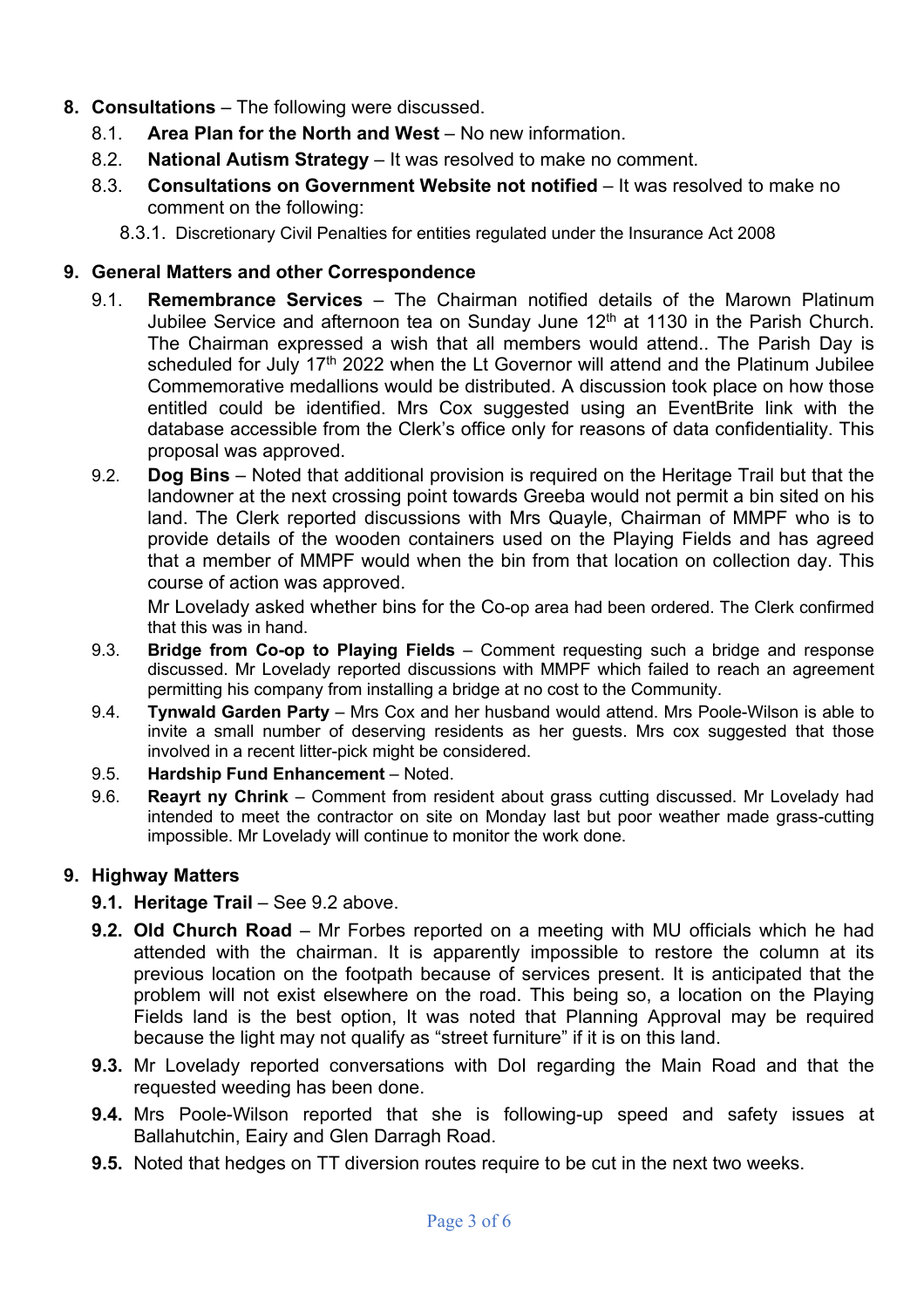# 10.**Community Issues**

- 10.1.**Ballagarey Open Spaces Adoption Process** No progress.
- 10.2.**Website and Social Media** Nothing of Consequence to report.
- 10.3.**Seagulls**  The Bye-Law is on the agenda for June Tynwald.
- 10.4.**Platinum Jubilee** Medallions have been delivered. The Chairman has taken one to the printer so that the presentation label can be sized accurately.

# 11. **Any Other Business** – None.

# 12. **Date and time of next meeting**

Wednesday June 15<sup>th</sup> 2022 at 7pm in the Hall Caine Pavilion. There being no further business the Chairman closed the public session at 2035

Signed ………………….. Date………………… Chairman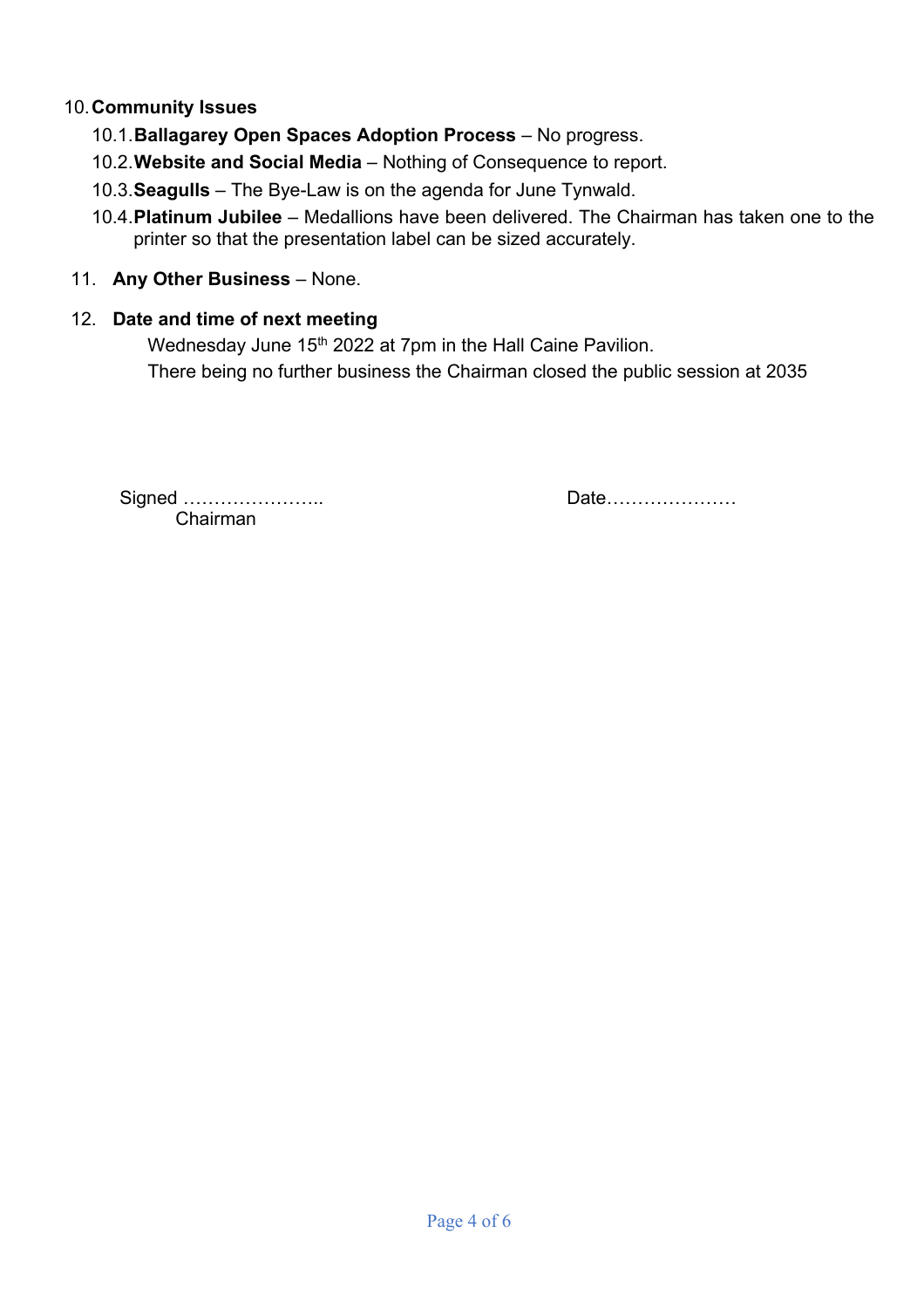#### **CONFIDENTIAL SESSION**

#### **Minutes of a Meeting of the Marown Parish Commissioners held in their Boardroom on Wednesday May 18th 2022**

| In Attendance: | Mr T Miles<br>Mrs E Cox<br>Mr C Forbes<br>Mrs A Lynch<br>Mr J Lovelady | Chairman<br><b>Vice Chairman</b> |
|----------------|------------------------------------------------------------------------|----------------------------------|
|                | Mr I Maule                                                             | Clerk                            |

- **1. Apologies –** None
- **2. Previous Minutes** Minutes of the meeting held on April 20<sup>th</sup> 2022 were discussed and approved. The Chairman signed the Minutes as a true record.
- **3. Matters Arising not on the Agenda** Comments on Planning Application 21/01444 were noted.

#### **4. Planning Applications**

- **4.1.New Applications** The following were considered.
- It was resolved to make no objection to the flowing:

22/00471 – Extension to replace Conservatory; Roof Tiles; Flue at 2 King Orry Road, Glen Vine 22/00530 – Replacement Kitchen and Sun Room at Carraghyn, Glenlough Circle, Glen Vine

• 22/00314 – Extension with Balcony + new windows and doors at Bridge House, West Baldwin

The Clerk reported that the documents for this had not been received despite three requests. This being so, the matter was deferred top the next meeting and a request that the matter be not determined by the Planning Office before the week after the next meeting would be sent.

• 22/00475 – 18 Houses and Associated Infrastructure at Crosby Meadows, Crosby

*(Mr Lovelady had declared an interest in this matter left the meeting before the item was discussed and re-joined once a decision had been made).*

The comments made by Ms Timpson were reviewed and incorporated where considered appropriate. It was resolved to oppose the Application on the following grounds:

- 1. Premature. Any consideration should be deferred whilst the mater of the site boundary has been determined by the Tynwald Commissioner for Administration.
- 2. Capacity of ne STW limited and additional housing was not contemplated when the design was established. A risk was perceived that these houses could be connected at the expense of the existing estate which would then remain on a biodisc.
- 3. Traffic Volumes. The Highways Division of DoI adduced modelling evidence to demonstrate likely traffic flows. Members consider that these have been exceeded already, particularly as one of the retail units has become a fast-food shop and that the new development will increase residential traffic flows by a further 78%.
- 4. Capacity of Marown Primary School as detailed in Planning Inspector Report from the Area Plan for the East Inquiry.
- 5. Road safety within the estate
- 6. Inclusion of Heritage Trail within red-line area: no permission to use the Heritage Trail nor control over it.
- 7. Effect on Heritage Trail and on the houses currently at the edge of the estate who had been led to expect that the land beyond was not zoned for development.